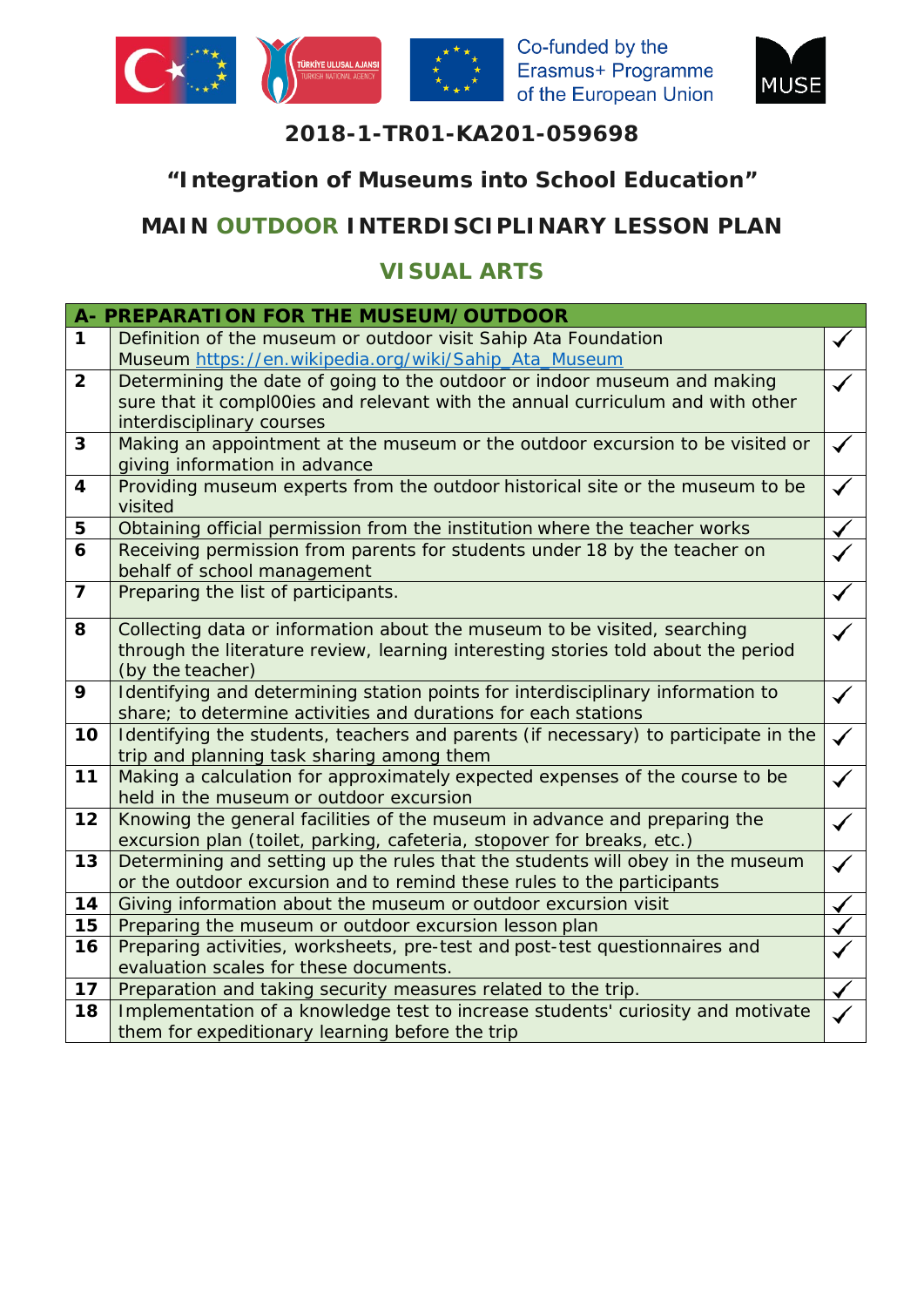#### **EXPEDITIONARY INTERDISCIPLINARY LESSON PLAN FOR MUSEUMS OR INDOOR /OUTDOOR CLASSROOMS**

| $\mathbf 1$             | NAME OF THE SCHOOL               | Selçuklu Buhari Girls Anatolian Imam Hatip High |  |
|-------------------------|----------------------------------|-------------------------------------------------|--|
|                         |                                  | School                                          |  |
| $\overline{2}$          | <b>LESSON</b>                    | <b>Visual Arts</b>                              |  |
| $\mathbf{3}$            | <b>CLASS / CLASSES</b>           | $\overline{9}$ -10 <sup>th</sup> grades         |  |
| $\overline{\mathbf{4}}$ | <b>TOTAL TIME</b>                | 40 min. + 40 min.                               |  |
|                         |                                  | 1 hour 20 min.                                  |  |
| 5                       | <b>MUSEUM TO VISIT</b>           | Sahip Ata Foundation Museum                     |  |
|                         |                                  |                                                 |  |
| 6                       | <b>PLACE AND TIME OF</b>         | School yard - 09.00                             |  |
|                         | <b>DEPARTURE</b>                 |                                                 |  |
| $\overline{7}$          | PLACE AND TIME OF ARRIVAL        | School yard - 10.20                             |  |
| 8                       | AIMS / OBJECTIVES                | Aims:                                           |  |
|                         |                                  |                                                 |  |
|                         |                                  | 1. To enjoy activities in open air              |  |
|                         |                                  | environment                                     |  |
| 9                       | <b>OUTDOOR EXPEDITIONARY</b>     | Derya KARASOY (Visual Art teacher)              |  |
|                         |                                  |                                                 |  |
|                         | LESSON STAFF (PARENTS /          |                                                 |  |
|                         | <b>TEACHERS)</b>                 |                                                 |  |
| 10                      | <b>TRANSPORTER &amp; VEHICLE</b> | School bus                                      |  |
|                         | <b>INFORMATION</b>               |                                                 |  |
|                         |                                  |                                                 |  |
|                         |                                  |                                                 |  |
|                         |                                  |                                                 |  |
|                         |                                  |                                                 |  |
|                         |                                  |                                                 |  |
|                         |                                  |                                                 |  |
|                         |                                  |                                                 |  |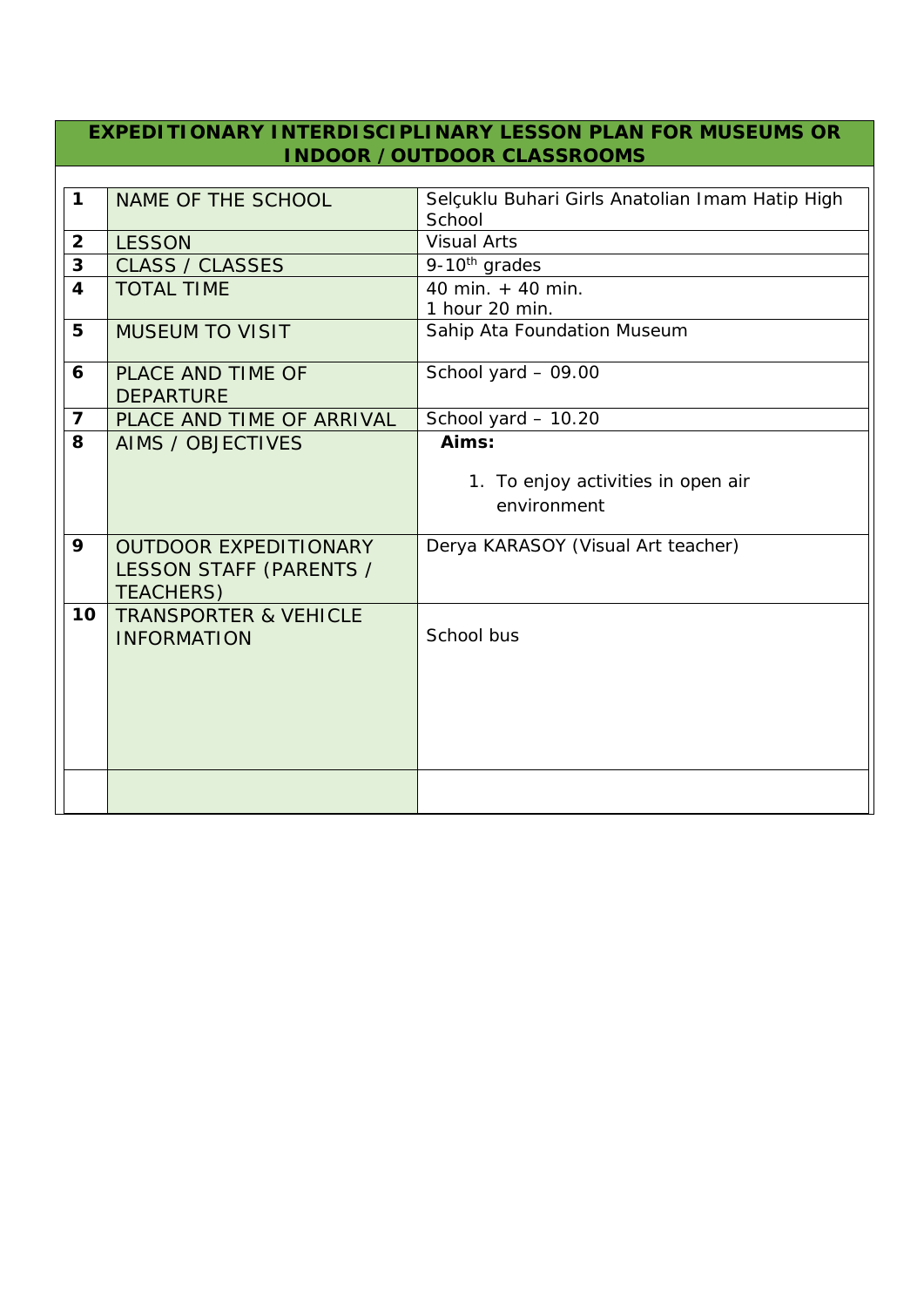| B-DURING MUSEUM/OUTDOOR SITES EXPEDITIONARY VISITS                                        |                                                 |                |                        |               |                |  |
|-------------------------------------------------------------------------------------------|-------------------------------------------------|----------------|------------------------|---------------|----------------|--|
|                                                                                           | 10TH CLASS VISUAL ARTS LESSON DAILY COURSE PLAN |                |                        |               |                |  |
| <b>CLASS</b>                                                                              | 10                                              | <b>SUBJECT</b> | *Having an activity in | <b>DATE</b>   |                |  |
|                                                                                           |                                                 | / TOPIC        | open air environment   | <b>COURSE</b> | $40' + 40'$    |  |
|                                                                                           |                                                 |                | *Cultural heritage     | <b>HOUR</b>   | 1 hour 20 min. |  |
| <b>OBJECTIVES:</b><br><b>DBJECTIVES</b><br>1. To enjoy activities in open air environment |                                                 |                |                        |               |                |  |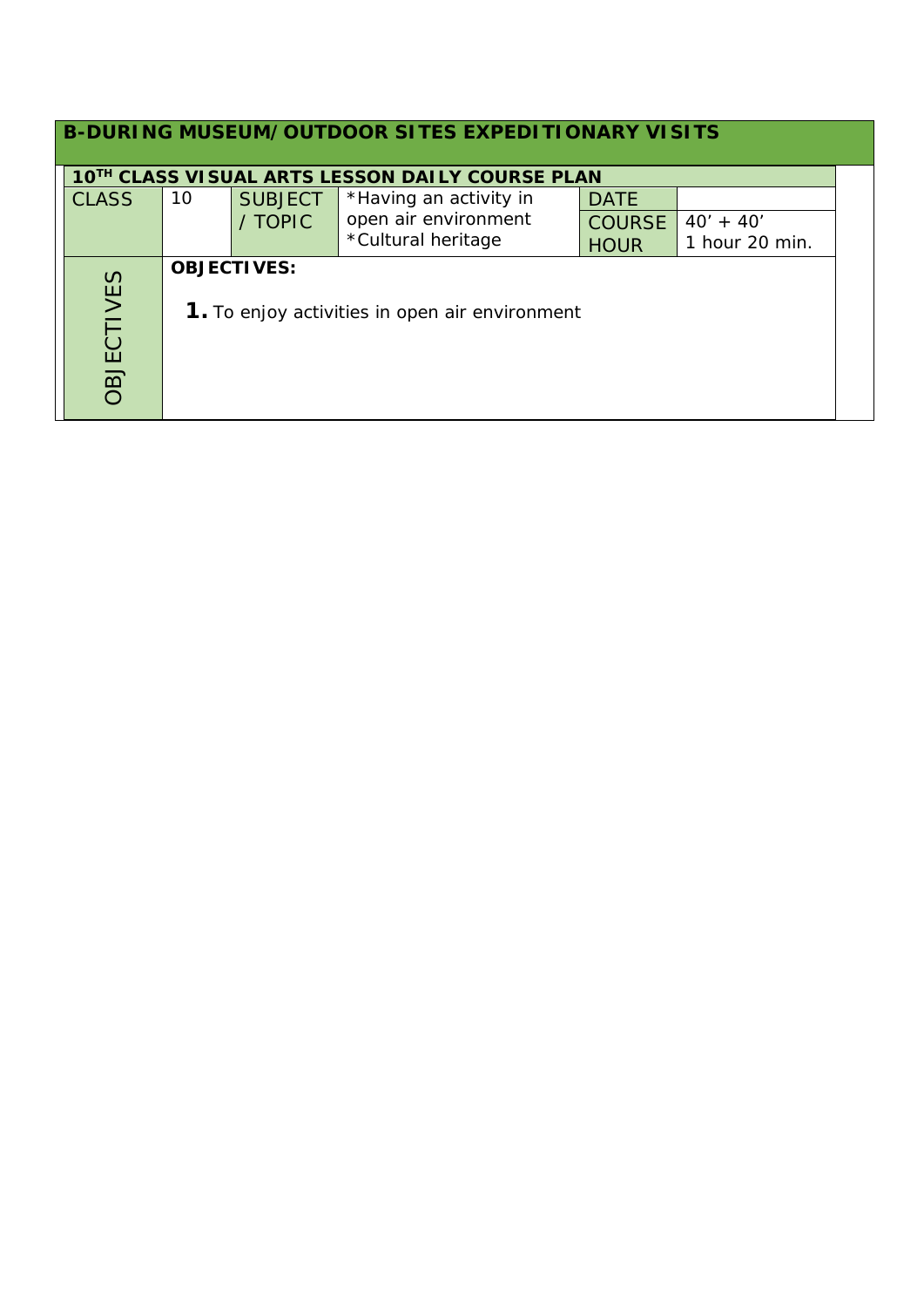|  |                                       | <b>TEACHERS:</b>                                                                                                                                                                                                                                                                                                                                                                                                                 |
|--|---------------------------------------|----------------------------------------------------------------------------------------------------------------------------------------------------------------------------------------------------------------------------------------------------------------------------------------------------------------------------------------------------------------------------------------------------------------------------------|
|  |                                       | 1. Learn to use the open air environment of the museum in line with<br>the new presentation techniques beyond lecturing and endearing,<br>in the face of the understanding of "lifelong learning" with a<br>naturally developing and changing society.                                                                                                                                                                           |
|  |                                       | <b>STUDENTS:</b>                                                                                                                                                                                                                                                                                                                                                                                                                 |
|  |                                       | 1. Make three dimensional works with different materials. (Visual arts)                                                                                                                                                                                                                                                                                                                                                          |
|  |                                       | 2. Have technical information about scented stone. (Handicrafts)                                                                                                                                                                                                                                                                                                                                                                 |
|  |                                       | 3. It provide history awareness. (History)                                                                                                                                                                                                                                                                                                                                                                                       |
|  |                                       | 4. Illustrate the ways people use the natural environment.<br>(Geography)                                                                                                                                                                                                                                                                                                                                                        |
|  |                                       | 5. Share his text with others. (Literature)                                                                                                                                                                                                                                                                                                                                                                                      |
|  | <b>ACHIEVEMENTS</b>                   | 6. Apply individual movements against time, resistance and distance.<br>(Physical Education and Sports)                                                                                                                                                                                                                                                                                                                          |
|  |                                       | 7. Explain the value and importance of works of art in transferring<br>culture to the future.                                                                                                                                                                                                                                                                                                                                    |
|  |                                       | 8. Explain the importance of protecting works of art and cultural<br>values.                                                                                                                                                                                                                                                                                                                                                     |
|  |                                       | 9. Explain the types of traditional Turkish arts.                                                                                                                                                                                                                                                                                                                                                                                |
|  |                                       | 10. Explain the cultural importance of traditional Turkish arts.                                                                                                                                                                                                                                                                                                                                                                 |
|  |                                       | 11. Peers' aesthetic / artistic skills improve.                                                                                                                                                                                                                                                                                                                                                                                  |
|  |                                       | 12. Peers enjoy organizing an outdoor activity at the museum.                                                                                                                                                                                                                                                                                                                                                                    |
|  |                                       | 13. A consciousness arises among peers to transfer historical and<br>touristic values to future generations.                                                                                                                                                                                                                                                                                                                     |
|  |                                       | 14. Peers enjoy being in the museum through play.                                                                                                                                                                                                                                                                                                                                                                                |
|  | <b>CONCEPTS AND</b><br><b>TARGETS</b> | * THEMATIC: To be able to do a three dimensional practical<br>work in the museum open air environment<br>* SPECIFIC: Understanding that the open air environment is a<br>natural environment<br>Having technical knowledge about the work done in this field.<br>Comprehending the historical importance of the Islamic-<br>ottoman social complex<br>Discovering that the outdoor area of the museum also has a<br>lively area. |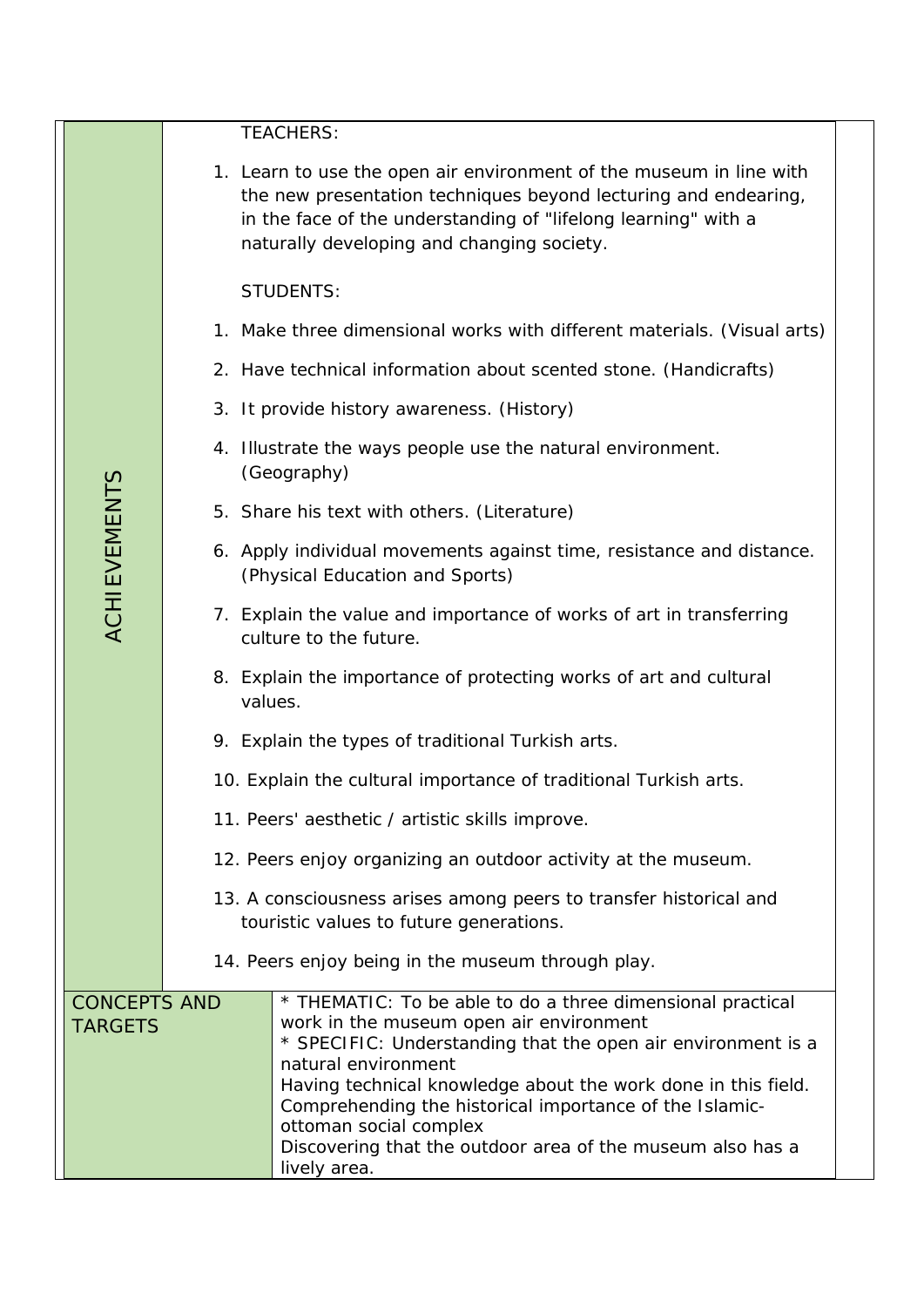|                         |                                                                                   | *RELATIONSHIP BETWEEN DISCIPLINES: Associating with |                                                                                  |  |  |
|-------------------------|-----------------------------------------------------------------------------------|-----------------------------------------------------|----------------------------------------------------------------------------------|--|--|
|                         |                                                                                   | History, Visual Arts, Literature and Music lesson   |                                                                                  |  |  |
|                         | <b>METHOD AND</b>                                                                 | 1. Observation                                      |                                                                                  |  |  |
|                         | <b>TECHNIQUES</b>                                                                 | 2. Demonstration Method                             |                                                                                  |  |  |
|                         |                                                                                   | 3. Narrative techniques                             |                                                                                  |  |  |
|                         |                                                                                   | 4. Question-answer                                  |                                                                                  |  |  |
|                         |                                                                                   | 5. Cooperative learning                             |                                                                                  |  |  |
|                         |                                                                                   | 6. Exhibition organisation                          |                                                                                  |  |  |
|                         |                                                                                   | 7. Group work                                       |                                                                                  |  |  |
|                         |                                                                                   | 8. Educational games                                |                                                                                  |  |  |
|                         | <b>TOOL-MATERIAL</b>                                                              | 1. Presentation                                     |                                                                                  |  |  |
|                         |                                                                                   | 2. Knowledge test                                   |                                                                                  |  |  |
|                         | (Products to be                                                                   | 3. Pre-test                                         |                                                                                  |  |  |
|                         | used in the course)                                                               |                                                     | 4. Scented stone powder (desired colour)                                         |  |  |
|                         |                                                                                   |                                                     | 5. Scented stone powder essence                                                  |  |  |
|                         |                                                                                   | 6. Silicone mould (Rosary Box)                      |                                                                                  |  |  |
|                         |                                                                                   | 7. Mug (for mixing)                                 |                                                                                  |  |  |
|                         |                                                                                   | 8. Spoon                                            |                                                                                  |  |  |
|                         |                                                                                   | 9. Optional acrylic paint and brush                 |                                                                                  |  |  |
|                         |                                                                                   | 10. Water and water container                       |                                                                                  |  |  |
|                         |                                                                                   | 11. Palette                                         |                                                                                  |  |  |
|                         |                                                                                   | 12. Napkin or paper towel                           |                                                                                  |  |  |
|                         |                                                                                   |                                                     | 13. Disposable tablecloth, newspaper, etc.                                       |  |  |
|                         |                                                                                   | 14. Post test                                       |                                                                                  |  |  |
|                         |                                                                                   | 15. Evaluation papers                               |                                                                                  |  |  |
|                         | 16. Writings about his/her work in open air environment.                          |                                                     |                                                                                  |  |  |
|                         | <b>ACTIVITIES TO BE</b>                                                           | "I am making my rosary box"                         | Article about working in the open air environment                                |  |  |
|                         | <b>IMPLEMENTED</b>                                                                |                                                     |                                                                                  |  |  |
|                         |                                                                                   |                                                     | PROCESSING AND IMPLEMENTATION OF THE LESSON                                      |  |  |
|                         |                                                                                   | <b>OBSERVATION</b>                                  | Arranging their place of activity by<br>observing the open air environment       |  |  |
|                         |                                                                                   |                                                     | Information about the making of the                                              |  |  |
|                         |                                                                                   | <b>INFORMING</b>                                    | Rosary Box                                                                       |  |  |
|                         |                                                                                   |                                                     | Gathering information about the outdoor                                          |  |  |
|                         |                                                                                   | <b>DATA</b>                                         | environment                                                                      |  |  |
|                         | PROCESS                                                                           | <b>COLLECTION</b>                                   |                                                                                  |  |  |
|                         |                                                                                   | <b>SAMPLE</b>                                       | Collecting event materials                                                       |  |  |
|                         |                                                                                   | <b>COLLECTION (IF</b>                               |                                                                                  |  |  |
|                         |                                                                                   | <b>AVAILABLE)</b>                                   |                                                                                  |  |  |
|                         | <b>PROCEDURE</b>                                                                  |                                                     |                                                                                  |  |  |
| $\mathbf{1}$            |                                                                                   |                                                     | Before the museum visit, the teacher trains the students about making the rosary |  |  |
|                         | box by giving technical information.                                              |                                                     |                                                                                  |  |  |
| $\overline{2}$          | Students and teachers make research about the Islamic-ottoman social complex.     |                                                     |                                                                                  |  |  |
| $\mathbf{3}$            | Students are asked to investigate the historical importance of the Sahip Ata      |                                                     |                                                                                  |  |  |
|                         | Foundation Complex for the outdoor activity.                                      |                                                     |                                                                                  |  |  |
| $\overline{\mathbf{4}}$ | A presentation is made by the teacher at the school about their work. Information |                                                     |                                                                                  |  |  |
|                         | is given about the museum rules. They proceed by asking questions and             |                                                     |                                                                                  |  |  |
|                         |                                                                                   |                                                     |                                                                                  |  |  |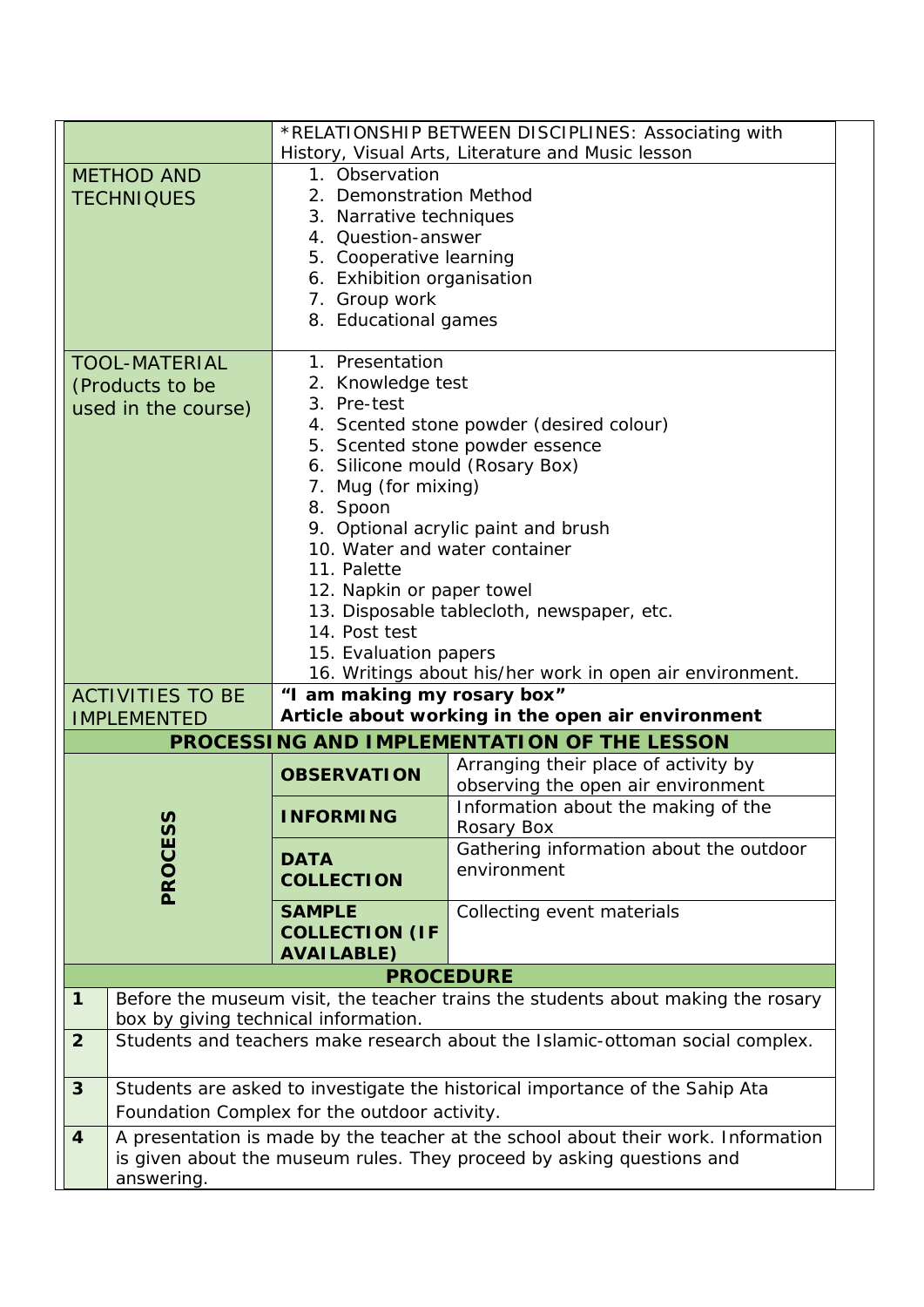| "Knowledge test" is applied to increase interest in museums. A pre-test                                                                                                                                                                                                                                                                                                                                                                                                                                                                                                                             |                                                                                                                                                                        |  |  |  |
|-----------------------------------------------------------------------------------------------------------------------------------------------------------------------------------------------------------------------------------------------------------------------------------------------------------------------------------------------------------------------------------------------------------------------------------------------------------------------------------------------------------------------------------------------------------------------------------------------------|------------------------------------------------------------------------------------------------------------------------------------------------------------------------|--|--|--|
| In order to warm up and arouse curiosity during the application, it is said that the                                                                                                                                                                                                                                                                                                                                                                                                                                                                                                                |                                                                                                                                                                        |  |  |  |
| activity materials are stored in the open air environment before the museum                                                                                                                                                                                                                                                                                                                                                                                                                                                                                                                         |                                                                                                                                                                        |  |  |  |
| Students are asked to form a group of 3 people and find and bring the materials                                                                                                                                                                                                                                                                                                                                                                                                                                                                                                                     |                                                                                                                                                                        |  |  |  |
| that are stored in. Thus, they are enabled to explore the natural environment with                                                                                                                                                                                                                                                                                                                                                                                                                                                                                                                  |                                                                                                                                                                        |  |  |  |
| games. They realize that they move while exploring. (10 ')<br>They prepare the materials they find for the activitiy to be implemented in a place                                                                                                                                                                                                                                                                                                                                                                                                                                                   |                                                                                                                                                                        |  |  |  |
| The students are accompanied by the museum staff to give information about the<br>open air environment and Islamic-ottoman social complex. An interesting short                                                                                                                                                                                                                                                                                                                                                                                                                                     |                                                                                                                                                                        |  |  |  |
| Later, the teacher gives information about our museum open-air activity, "I'm<br>Making My Rosary Box".                                                                                                                                                                                                                                                                                                                                                                                                                                                                                             |                                                                                                                                                                        |  |  |  |
| Materials are introduced to students. The sample rosary box is put forward.<br>Students start doing the activity by dividing into 3 groups.                                                                                                                                                                                                                                                                                                                                                                                                                                                         |                                                                                                                                                                        |  |  |  |
| It is mixed with water in a mug in a ratio of 1/3 to the stone powder. (Less than<br>half a spoonful of water is added to 1 spoon of stone powder.) It is mixed in a<br>way that it is slightly intense in the consistency of pancake dough. It is mixed by<br>pouring 1-2 drops of fragrance essence. Then the mixture is poured into the<br>silicone mould. The mixture poured into the mould is tapped lightly once or twice<br>to settle. 15-20 min. It is expected to freeze. The frozen mould is carefully<br>removed and ready to use. If desired and if it's white, the stone powder can be |                                                                                                                                                                        |  |  |  |
| The groups make and paint the rosary boxes by collaborating and sharing work<br>among themselves. They like to do such an activity in an open air environment.                                                                                                                                                                                                                                                                                                                                                                                                                                      |                                                                                                                                                                        |  |  |  |
|                                                                                                                                                                                                                                                                                                                                                                                                                                                                                                                                                                                                     | After the event is completed, it is exhibited by putting it in appropriate places in                                                                                   |  |  |  |
|                                                                                                                                                                                                                                                                                                                                                                                                                                                                                                                                                                                                     | They are asked to fill out a paper called "My feelings and thoughts on my work in<br>an open air environment" and share what they have written with their friends. (5) |  |  |  |
|                                                                                                                                                                                                                                                                                                                                                                                                                                                                                                                                                                                                     | Evaluation forms and post-test applications are filled in at the school.                                                                                               |  |  |  |
| <b>EVALUATION</b>                                                                                                                                                                                                                                                                                                                                                                                                                                                                                                                                                                                   | 1<br><b>Activity Evaluation Form</b>                                                                                                                                   |  |  |  |
|                                                                                                                                                                                                                                                                                                                                                                                                                                                                                                                                                                                                     |                                                                                                                                                                        |  |  |  |
|                                                                                                                                                                                                                                                                                                                                                                                                                                                                                                                                                                                                     | $\overline{2}$<br>Self-Assessment Form                                                                                                                                 |  |  |  |
|                                                                                                                                                                                                                                                                                                                                                                                                                                                                                                                                                                                                     | application is made.<br>outdoor tour.<br>they determine.<br>story is told (5')<br>painted with acrylic paints.<br>(50')<br>the open air environment. (10)              |  |  |  |